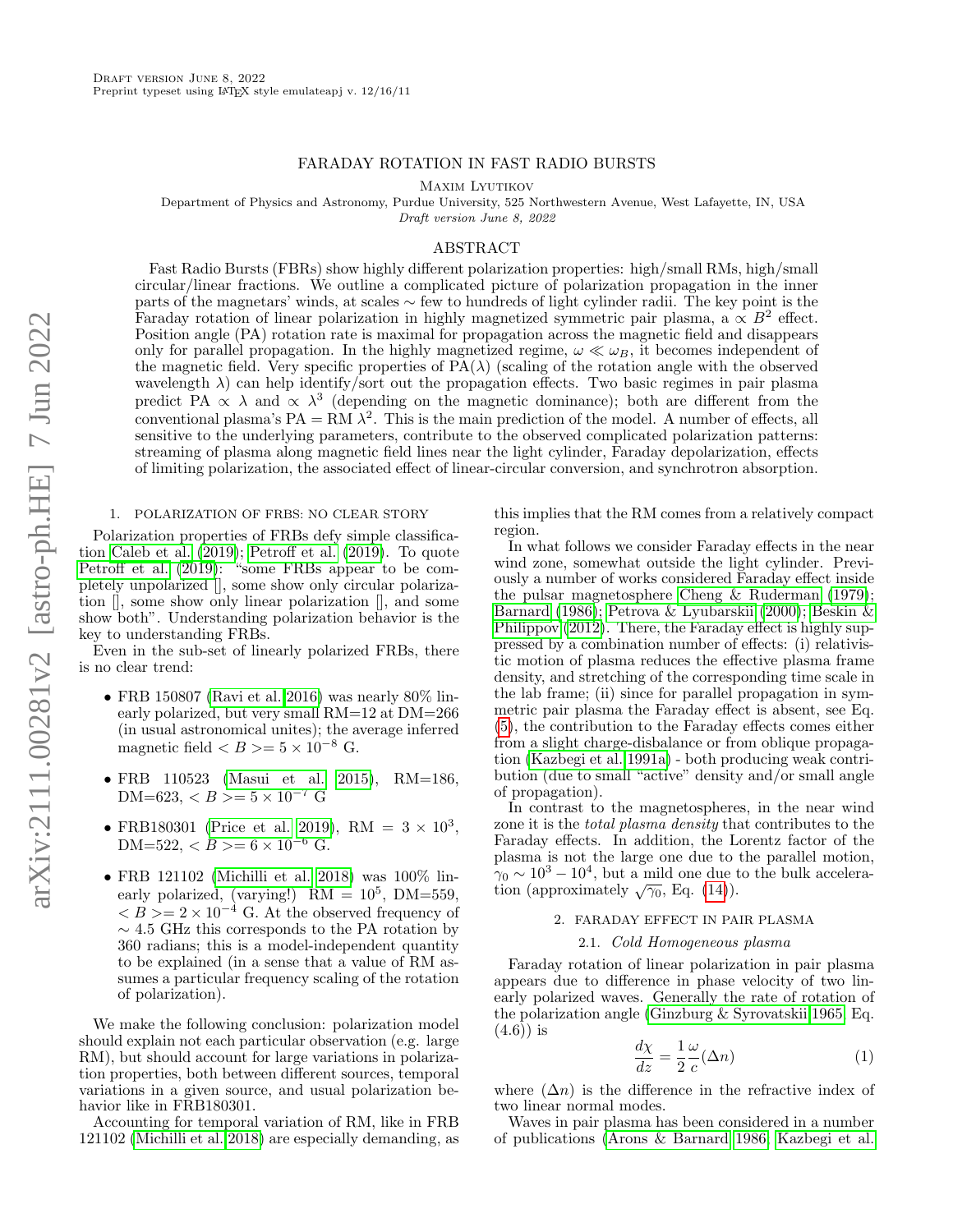[1991b;](#page-4-13) [Lyutikov 1999\)](#page-4-14) we follow [Lyutikov \(2007\)](#page-4-15). Let us consider the simplest case of cold plasma, in plasma frame. For  $e^{\pm}$  plasma in magnetic field the dispersion relation factorizes giving two modes: the X mode with the electric vector perpendicular to the k-B plane and two branches of the longitudinal-transverse mode, which we will call L-O and Alfvén waves, with the electric vector in the  $k-B$  plane [\(Arons & Barnard 1986,](#page-4-12) see Fig. [1\)](#page-1-1). X waves is a subluminal transverse electromagnetic wave with a dispersion relation

$$
n^2 = 1 - \frac{2\omega_p^2}{\omega^2 - \omega_B^2} \tag{2}
$$

here  $n = kc/\omega$  is refractive index,  $\omega_B = eB/mc$  is cyclotron frequency,  $\omega_p = \sqrt{4\pi n_{\pm}e^2/m}$  is a plasma frequency of each species (so that for pair plasma the total quency of each species (so that for pair plasma the total<br>plasma frequency is  $\sqrt{2}\omega_p$ ). The Alfvén -L-O mode satisfies the dispersion relation

$$
n^{2} = \frac{(\omega^{2} - 2\omega_{p}^{2})(\omega^{2} - 2\omega_{p}^{2} - \omega_{B}^{2})}{(\omega^{2} - 2\omega_{p}^{2})(\omega^{2} - \omega_{B}^{2}) - 2\omega_{B}^{2}\omega_{p}^{2}\sin^{2}\theta}
$$
(3)

Alfvén branch is always subluminal while L-O mode is superluminal at small wave vectors and subluminal at large wave vectors.



<span id="page-1-1"></span>FIG. 1.— Wave dispersions  $\omega(k)$  in pair plasma in strong magnetic field,  $\omega_B \gg \omega_p$ , for oblique propagation. At low frequencies  $\omega \ll$  $\omega_B$  there are three modes labeled X (polarized orthogonally to **k** -**B** plane), Alfvén and L-O (both polarized in the **k** -**B** plane). The L-O mode has a resonance at  $\sim \omega_B + \omega_p^2 \sin^2 \theta / \omega_B$  and cut-off at  $\sqrt{2}\omega_p$ . The Alfvén mode has a resonance at  $\sim \sqrt{2}\omega_p \cos \theta$ . The sign  $\parallel$  indicates locations where corresponding waves are nearly longitudinally polarized. The two high frequency,  $\omega > \omega_B$ , waves with nearly identical dispersion have a cut-off at the upper hybrid frequency  $\omega_{UH} = \sqrt{\omega_B^2 + 2\omega_p^2}$ , [\(Lyutikov 2007\)](#page-4-15)

In the limit  $\omega_p \ll \omega$  we find

$$
(\Delta n) = n_X - n_{A-O} = 2 \frac{\omega_B^2 \omega_p^2}{\omega^2 (\omega^2 - \omega_B^2)} \sin^2 \theta =
$$

$$
\begin{cases}\n-2\frac{\omega_B^2 \omega_p^2}{\omega^4} \sin^2 \theta, \ \omega_B \ll \omega \\
2\frac{\omega_p^2}{\omega^2} \sin^2 \theta, \quad \omega_B \gg \omega, \\
\frac{d\chi}{dz} = \frac{\omega_B^2 \omega_p^2}{c\omega(\omega^2 - \omega_B^2)} \sin^2 \theta\n\end{cases} \tag{4}
$$

In homogeneous pair plasma the polarization angle at frequency  $\omega$  is rotated by

<span id="page-1-0"></span>
$$
\Delta \chi = \frac{1}{2} \frac{\omega}{c} \int (\Delta n) dz = \frac{4\pi e^3 \text{DM}}{m_e c \omega} \sin^2 \theta \times \begin{cases} -\frac{\omega_B^2}{\omega^2}, \omega_B \ll \omega \\ 1, & \omega_B \gg \omega, \end{cases}
$$
  
DM = nL (5)

Thus, in this case  $\Delta \chi \propto \text{DM} \times \lambda^1$ ;  $\lambda^3$ , in contrast to the conventional  $\lambda^2$ .

Unlike the case of electron-proton plasma, the Faraday effect in pair plasma disappears for parallel propagation but only for that special direction of propagation. Generally there is Faraday rotation  $\propto \overline{B^2}$ . In the case of infinitely strong magnetic field there is Faraday effect, but it is independent of the value of the magnetic field.

## 2.2. Faraday effect in the inner parts of the wind

Next we apply the above relations to the inner parts of magnetars' (and pulsars') winds. As a starting point, let us approximate the wind as a sequences of toroidal magnetic loops accelerating away from the light cylinder [\(Michel 1969;](#page-4-16) [Goldreich & Julian 1970;](#page-4-17) [Michel 1973\)](#page-4-18), see Section 2 in [Lyutikov \(2021b\)](#page-4-19) for a concise summary. This approximation neglects motion of the ejected plasma along the magnetic field lines (this is important within pulsar magnetospheres [Petrova \(2006\)](#page-4-20); [Petrova &](#page-4-8) [Lyubarskii \(2000\)](#page-4-8). Outside of the light cylinder such effects are also important, §[2.3,](#page-2-1) the model described below in this section is applicable not for  $r \geq R_{LC}$  but from  $r > r_0$ , Eq. [\(14\)](#page-2-0).

Under the assumption, the EM waves propagate across magnetic field,  $\theta = \pi/2$ , through relativistically accelerating wind with

$$
\Gamma_w = \frac{r}{R_{LC}}\tag{6}
$$

In the frame of the wind, denoted with prime, the rate of PA rotation is

$$
\left(\frac{d\chi}{dz}\right)' = \frac{\omega_B'^2 \omega_p'^2}{c\omega'(\omega'^2 - \omega_B'^2)}
$$
\n
$$
B' = B/\Gamma_w
$$
\n
$$
n' = n/\Gamma_w
$$
\n
$$
\omega' = \omega/\Gamma_w
$$
\n(7)

In the lab frame

$$
\frac{d\chi}{dz} = \left(\frac{d\chi}{dz}\right)' / \Gamma_w \tag{8}
$$

Let us parametrize the properties of the wind by wind luminosity  $L_w$  and the ratio of Poynting to particle fluxes:

$$
\mu_w = \frac{L_w}{\dot{N}m_e c^2} = \frac{B_{LC}^2}{4\pi n_{LC} m_e c^2}
$$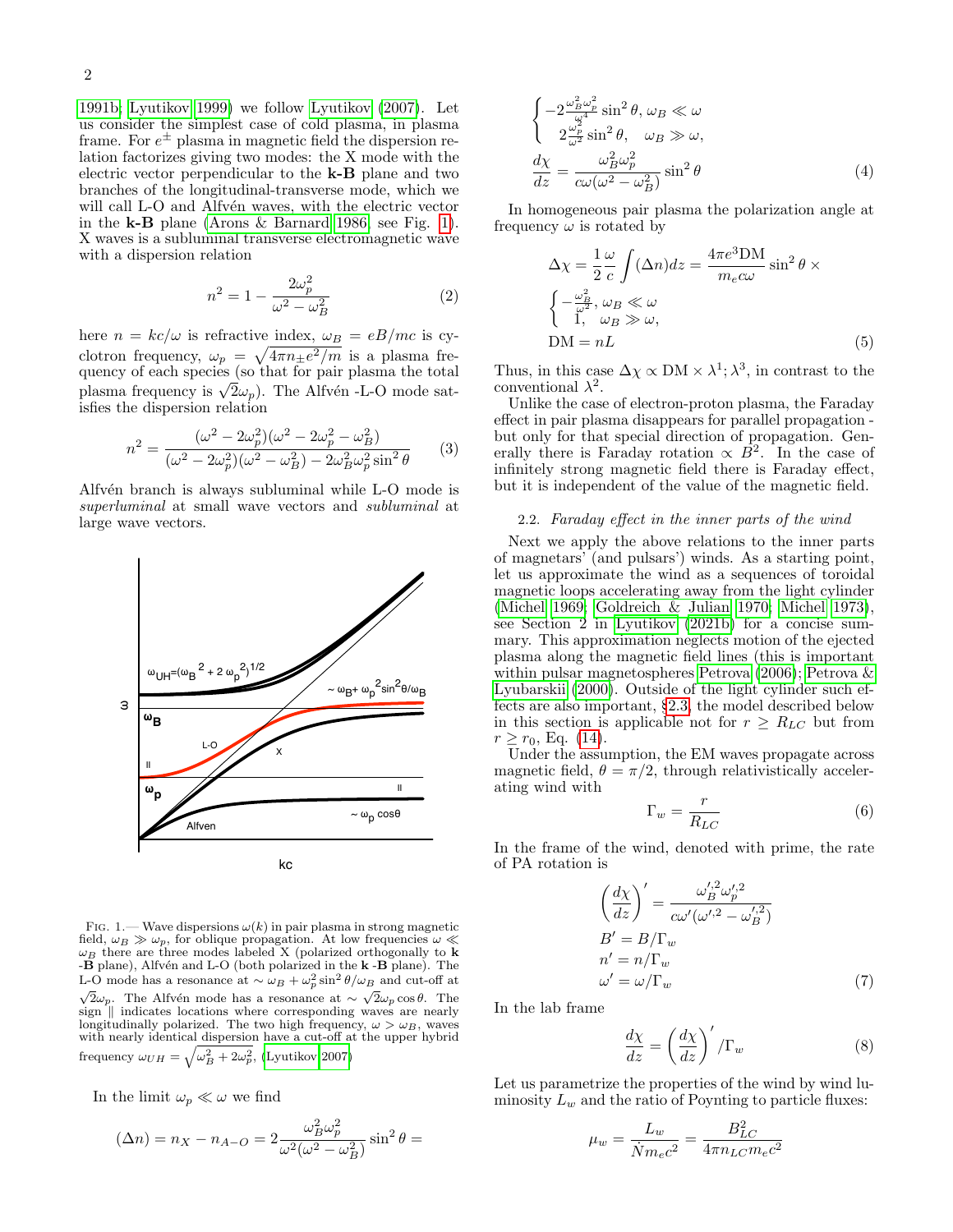$$
B_{LC} = \frac{\sqrt{L_w}\Omega}{c^{3/2}}
$$
  

$$
n_{LC} = \frac{L_w}{4\pi\mu m_e c^3 R_{LC}^2}
$$
 (9)

(terminal Lorentz factor of the wind is  $\gamma_w = \mu^{1/3}$ ).

Thus, in the acceleration zone

$$
n' = \left(\frac{R_{LC}}{r}\right)^{-3} n_{LC}
$$
  
\n
$$
B' = \left(\frac{R_{LC}}{r}\right)^{-2} B_{LC}
$$
  
\n
$$
\sigma(r) = \frac{B'^{2}}{4\pi n' m_{e} c^{2}} = \frac{R_{LC}}{r} \mu_{w}
$$
\n(10)

(subscript LC indicates quantities measured at the light cylinder).

For a given frequency  $\omega$  the cyclotron resonance occurs at

<span id="page-2-3"></span>
$$
r_B = \frac{e\sqrt{L_w}}{c^{3/2}m_e\omega}
$$
  
\n
$$
\frac{r_B}{R_{LC}} = 30L_{w,38}\nu_9^{-1}P^{-1}
$$
 (11)

where period is in seconds.

The polarization rotation rate, as measured in lab frame is then  $\overline{a}$ 

<span id="page-2-2"></span>
$$
\frac{d\chi}{dr} = \begin{cases}\n\frac{\omega_p^{\prime/2}}{c\omega} & r \leq r_B \\
-\Gamma_w^2 \frac{\omega_B^2 \omega_p^{\prime/2}}{c\omega r, 3} & r \geq r_B\n\end{cases} =
$$
\n
$$
\frac{e^2 L_w R_{LC}}{c^4 \mu r^3 \omega m_e^2} \times \begin{cases}\n1 & r \leq r_B \\
\frac{e^2 L_w}{c^3 r^2 \omega^2 m_e^2} & r \geq r_B\n\end{cases}
$$
\n(12)

Thus, we have two regimes for the PA rotation,  $\propto \lambda$ at  $r \leq r_B$  and  $\propto \lambda^3$ , at  $r \geq r_B$ . The region near the cyclotron resonance  $r_B$  presents a challenge, both in terms of the possibility of cyclotron absorption, and due to large rates of PA rotation. If cyclotron absorption is negligible, §[3.3](#page-3-0) , large rotation angle near the resonance will be mostly cancelled, since at two sides of the resonance the rotation direction is in the opposite sense. (But small mismatch between inner and outer parts may produce large net rotation near the resonance.) In both regions,  $r \leq r_B$  and just outside the  $r_B$ , the rotation is fastest near the inner boundary. Next we consider the most interesting case, when PA rotation is acquired mostly before the cyclotron resonance

# <span id="page-2-1"></span>2.3. Plasma motion along magnetic field near light cylinder

Particles leaving the pulsar/magnetar magnetosphere have large parallel momentum. Let them move near the light cylinder with the parallel Lorentz factor  $\gamma_0$ . Conservation of angular momentum then determines the evolution of (properly defined) parallel Lorentz factor  $\gamma_{\parallel}$ :

$$
\gamma_0 R_{LC} = \gamma_{tot} r
$$
  

$$
\gamma_{tot} = \gamma_{\parallel} \Gamma_w
$$
 (13)

Hence  $\gamma_{\parallel}$ : becomes of the order of unity at

<span id="page-2-0"></span>
$$
r_0 = \sqrt{\gamma_0} R_{LC}
$$

$$
\Gamma_w(r_0) = \sqrt{\gamma_0} \tag{14}
$$

This is the smallest radius where the model becomes applicable (for smaller  $r$  large relativistic plasma velocity along magnetic field, in combination with the small angle of the waves with respect to the magnetic field suppresses Faraday rotation).

We estimate the radial integral of the first term in [\(12\)](#page-2-2)

<span id="page-2-4"></span>
$$
\Delta \chi = \frac{e^2 L_w}{2\gamma_0 \mu m_e^2 c^4 R_{LC} \omega} = 200 L_{w,38} P^{-1} \gamma_{0,2}^{-1} \mu_6^{-1} \lambda \text{ rad}
$$
\n(15)

This is our one of the main results: Faraday polarization rotation in the wind can be large. Condition  $\Delta \chi \gg 1$ leads to Faraday depolarization.

This values is close to the maximal observed one, §[1](#page-0-0) [\(Michilli et al. 2018\)](#page-4-5). Rotation angle can be large, but is highly dependent on the assumed parameters, especially  $μ$  and  $γ_0$ . Rotation angle in this region is  $αλ$ . Also, the cyclotron resonance condition [\(11\)](#page-2-3), which assumes Michel's solution, requires  $r_B \ge r_0$ ,

<span id="page-2-6"></span>
$$
\gamma_0 \le \gamma_{0,crit} = \frac{e^2 L_w}{m_e^2 c^3 \omega^2 R_{LC}^2} \tag{16}
$$

It might realistically be violated. If this condition is violated, the cyclotron resonance will be moved out (due to extra reduction of the wave's frequency in the plasma frame). The polarization angle [\(15\)](#page-2-4) will be reduced.

#### 3. COMPLICATIONS: LIMITING POLARIZATION, PRODUCTION OF CIRCULAR COMPONENTS AND CYCLOTRON ABSORPTION

## 3.1. Limiting polarization radius

<span id="page-2-7"></span>Separation of modes into X and L-O branches may be violated if the rate of change of plasma parameters is sufficiently fast, so that the mode propagation becomes non-adiabatic (the effect of limiting polarization [Budden](#page-4-21) [1952\)](#page-4-21). This occurs when the wavelength of the beat between two modes becomes larger than the scale at which the properties of the modes change. In our case his condition becomes

$$
\left(\frac{\omega}{\Gamma_{w}c}\right)\left(\frac{r}{\Gamma_{w}}\right)\left(\Delta n\right)' \ge 1\tag{17}
$$

This is a condition that propagation is adiabatic: it is satisfied for radii less than the limiting polarization radius  $R_{LP}$ :

<span id="page-2-5"></span>
$$
\frac{r}{R_{LC}} \le \frac{R_{LP}}{R_{LC}} = \frac{\sqrt{2}e\sqrt{L_w}}{m_e c^2 \sqrt{\mu} \sqrt{\omega} \sqrt{R_{LC}}} = 280 L_{w,38}^{1/2} P^{-1/2} \mu_6^{-1/2} \lambda^{1/2}
$$
\n(18)

Ratio of the cyclotron absorption radius  $r_B$  [\(11\)](#page-2-3) to limiting polarization  $R_{LP}$  [\(18\)](#page-2-5)

$$
\frac{r_B}{R_{LP}} \approx \sqrt{\frac{\mu \Omega}{\omega_B}}\tag{19}
$$

It is smaller than unity for

$$
\mu \leq \frac{\omega}{\Omega} \to \gamma_w \equiv \mu^{1/3} \leq \left(\frac{\omega}{\Omega}\right)^{1/3} \tag{20}
$$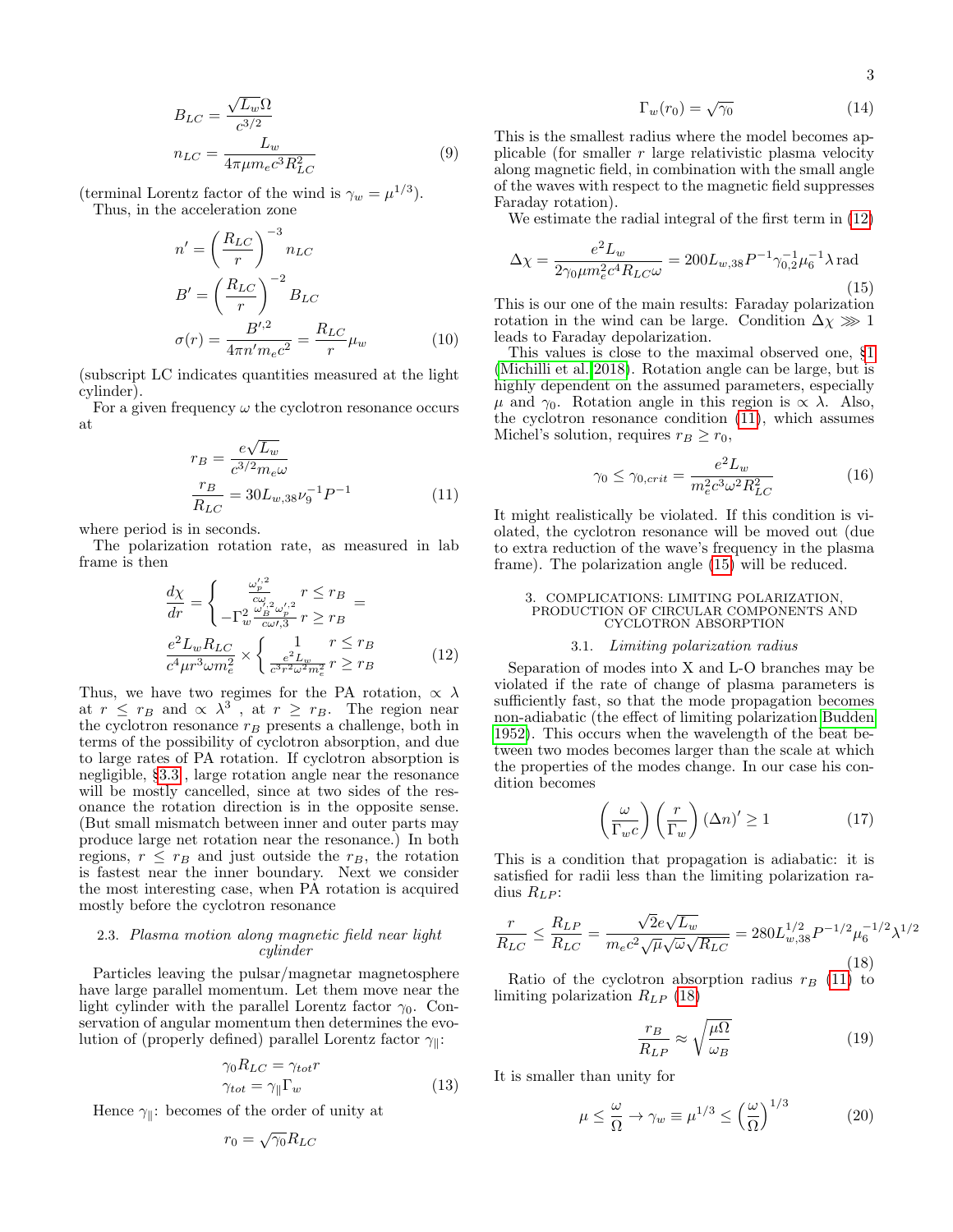

Fig. 2.— Geometry of Faraday rotation in the inner parts of the wind (not to scale). Arrows are magnetic field [\(Michel 1973\)](#page-4-18). Particles leave the magnetosphere with Lorentz factor  $\gamma_0$ , moving Farticles leave the magnetosphere with Lorentz factor  $\gamma_0$ , moving<br>along the magnetic field lines. At distance  $r_0 \sim \sqrt{\gamma_0} R_{LC}$  the<br>parallel momentum becomes non-relativistic. At radii smaller than  $r_0$  wave-plasma interaction effects are suppressed by large parallel momentum of particles; at radii larder than  $r_0$  the wind can be described as a radially accelerating set of toroidal magnetic fields carrying cold plasma. Cyclotron resonance occurs at  $r_B$ , limiting polarization radius is  $R_{LP}$ . Depending on parameters of the flow relative location of  $r_0$ ,  $r_B$  and  $R_{LP}$  may change.

# 3.2. Production of circular polarization

When a wave reaches the limiting polarization radius, circular polarization will be produced [\(Heyl & Shaviv](#page-4-22) [2000;](#page-4-22) [Beskin & Philippov 2012;](#page-4-9) [Jones 2020\)](#page-4-23). A total rotation angle on the Poincare sphere, and hence the amount of the produced circular component, can estimated as angle that the magnetic field spiral makes with the  $\phi$  direction at the location of the limiting polarization radius  $R_{LP}$ . The expected Stokes' V is then

$$
V \sim \frac{R_{LC}}{R_{LP}} \sim \text{few}\% \tag{21}
$$

# 3.3. Cyclotron absorption in the wind

<span id="page-3-0"></span>The resonant optical depth can be estimated as [\(Zheleznyakov 1996;](#page-4-24) [Thompson et al. 1994;](#page-4-25) [Lyutikov &](#page-4-26) [Gavriil 2006\)](#page-4-26)

$$
\tau_{res} \approx \sigma_{res} n' \frac{r}{\Gamma}
$$
\n
$$
\sigma_{res} = \frac{\pi^2 e^2}{m_e c \omega_B'}
$$
\n
$$
\tau_{res} = \frac{e\sqrt{L_w}}{m_e c^{3/2} \mu r \Omega} \approx \frac{1}{\mu} \frac{\omega}{\Omega} \times \left\{ \frac{1}{\gamma_0} \frac{r \le r_B}{r \ge r_B^2} \right\}
$$

Thus, for sufficiently high initial parallel Lorentz factor,  $\gamma_0 \gg \gamma_{LC,min}$  and large  $\mu \gg 1$ , cyclotron absorption can be avoided.

#### 4. DISCUSSION

In this letter we discuss the properties of polarization transfer in the near wind regions of magnetars, presumed

loci of FRBs; magnetospheric model of radio emission from magnetars and FRBs [\(Lyutikov 2002;](#page-4-27) [Popov &](#page-4-28) [Postnov 2013;](#page-4-28) [Lyutikov & Popov 2020;](#page-4-29) [Lyutikov 2021a\)](#page-4-30) is assumed. (In particular, the model of [Lyutikov 2021a,](#page-4-30) allows for the intrinsic production of both circular and linearly polarized waves, with clear correlation between spectral and polarization properties - multiple spectral stripes come with linear polarization).s

We concentrate on the inner parts of the wind, from the light cylinder to ∼ hundreds of the light cylinder distances. We find a complicated picture, that cannot be expressed as a combination of just a few parameters: the neutron stars surface magnetic field and period, multiplicity of plasma production in the magnetosphere, the resulting bulk Lorentz factor along the fields lines near the light cylinder, and the structure of the inner acceleration region of the wind all contribute sensitively to the evolution of the polarization. The key effect, which seems to be often misinterpreted, is the Faraday rotation in pair plasma, a  $B^2$  effect. In most space/laboratory applications, in the limit  $\omega_B, \omega_p \ll \omega$  it is often ignored. In the highly magnetized pair plasma it does produce rotation of polarization, even independent of the magnetic field in the high-magnetic field limit.

We outline a complicated multi-parameter problem: (i) Faraday rotation can be large, Eq, [\(15\)](#page-2-4); (ii) very large Faraday rotation can lead to depolarization; (iiI) large parameter  $\mu$  (related to the final Lorentz factor of the wind,  $\gamma_w = \mu^{1/3}$  leads to small Faraday rotation; (iv) large initial Lorentz factor decreases Faraday rotation, Eqns. [\(15\)](#page-2-4)-[\(16\)](#page-2-6); (v) cyclotron resonance (absorption and fast rates of Faraday rotation) may be important, §[3.3.](#page-3-0) (vi) effects of limiting polarization, §[3.1,](#page-2-7) may lead to the production of circular component at  $\sim$  few % level. We suggest that this multi-parameter problems leads to highly heterogeneous observations of FRB's polarization.

The main prediction of the model is that scaling of the PA with frequency should deviate from the conventional  $\chi \propto \lambda^2$ . Our "bare-bone" model predicts  $\chi \propto \lambda$ . There are observational hints, the most interesting analysis is by [Price et al. \(2019\)](#page-4-4), their Fig. 8. They demonstrate that *linear* relation  $\chi \propto \lambda$  is consistent with data.

The astrophysical (pulsars's, FRB's and probably AGN and GRB jets) consequences cannot be simply quantified: different scalings of the rotations rates with wavelength for  $\omega \leq \omega_B$  and  $\omega \geq \omega_B$ , effects of limiting polarization, cyclotron absorption, and very fast PA rotation rates near the cyclotron resonance, make the model sensitive to the particular parameters of the source. We take this sensitivity to the parameters as a success of the model: the observed polarization patterns in FRBs are highly variable: the present model accounts both the variability, and maximal values of the PA swing, Eq. (15) comparable to the ones observed by [Michilli](#page-4-5) [et al. \(2018\)](#page-4-5). Also, origin of polarization properties in the near wind naturally explains temporal variations of polarization properties due to the wind non-stationarity.

On the other hand, pulsars clearly do not show such wild polarization behavior. The rotating vector model [\(Radhakrishnan & Cooke 1969\)](#page-4-31), that neglects all the propagation effects, does account for many pulsar PA profiles (though there are many exceptions when it's not: e.g. in Crab). Relation [\(15\)](#page-2-4) gives the simplest estimate